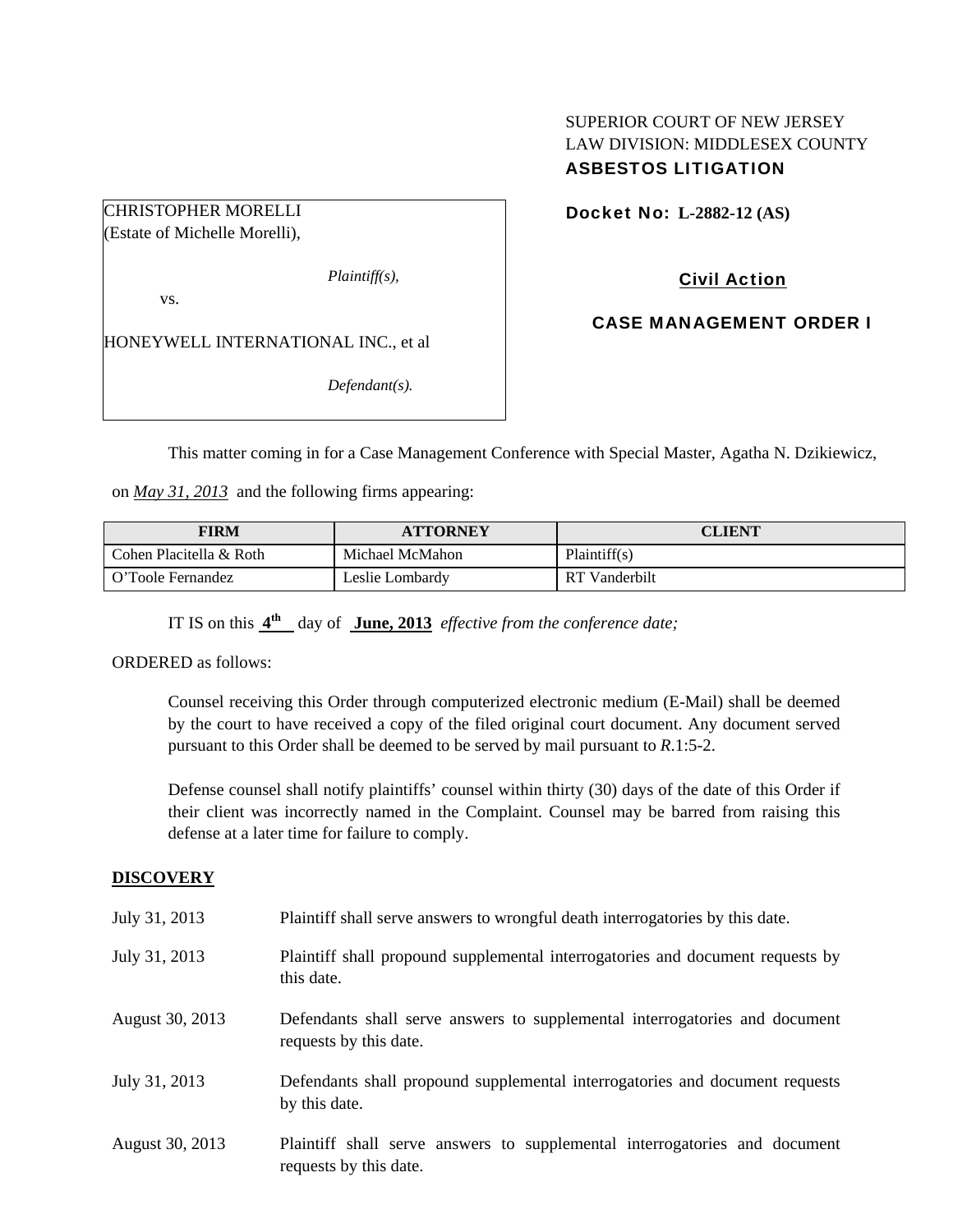- October 31, 2013 Fact discovery, including depositions, shall be completed by this date. Plaintiff's counsel shall contact the Special Master within one week of this deadline if all fact discovery is not completed.
- November 29, 2013 Depositions of corporate representatives shall be completed by this date.

## **EARLY SETTLEMENT**

December 6, 2013 Settlement demands shall be served on all counsel and the Special Master by this date.

#### **SUMMARY JUDGMENT MOTION PRACTICE**

- January 3, 2014 Summary judgment motions limited to product identification issues shall be filed no later than this date.
- January 31, 2014 Last return date for product identification summary judgment motions.

## **MEDICAL DEFENSE**

- November 29, 2013 Plaintiff shall serve additional medical expert reports by this date.
- November 29, 2013 Plaintiff is to arrange for the transfer of pathology specimens and x-rays, if any, by this date.
- January 31, 2014 Defendants shall identify its medical experts and serve medical expert reports, if any, by this date.

#### **LIABILITY EXPERT REPORTS**

- January 3, 2014 Plaintiff shall identify its liability experts and serve liability expert reports or a certified expert statement by this date or waive any opportunity to rely on liability expert testimony.
- February 7, 2014 Defendants shall identify its liability experts and serve liability expert reports, if any, by this date or waive any opportunity to rely on liability expert testimony.

#### **ECONOMIST EXPERT REPORTS**

February 7, 2014 Defendants shall identify its expert economists and serve expert economist report(s), if any, by this date or waive any opportunity to rely on economic expert testimony.

#### **EXPERT DEPOSITIONS**

February 21, 2014 Expert depositions shall be completed by this date. To the extent that plaintiff and defendant generic experts have been deposed before, the parties seeking that deposition in this case must file an application before the Special Master and demonstrate the necessity for that deposition. To the extent possible, documents requested in a deposition notice directed to an expert shall be produced three

\_\_\_\_\_\_\_\_\_\_\_\_\_\_\_\_\_\_\_\_\_\_\_\_\_\_\_\_\_\_\_\_\_\_\_\_\_\_\_\_\_\_\_\_\_\_\_\_\_\_\_\_\_\_\_\_\_\_\_\_\_\_\_\_\_\_\_\_\_\_\_\_\_\_\_\_\_\_\_\_\_\_\_\_\_\_\_\_\_\_\_\_\_\_\_\_\_\_\_\_\_\_\_\_\_\_\_\_\_\_